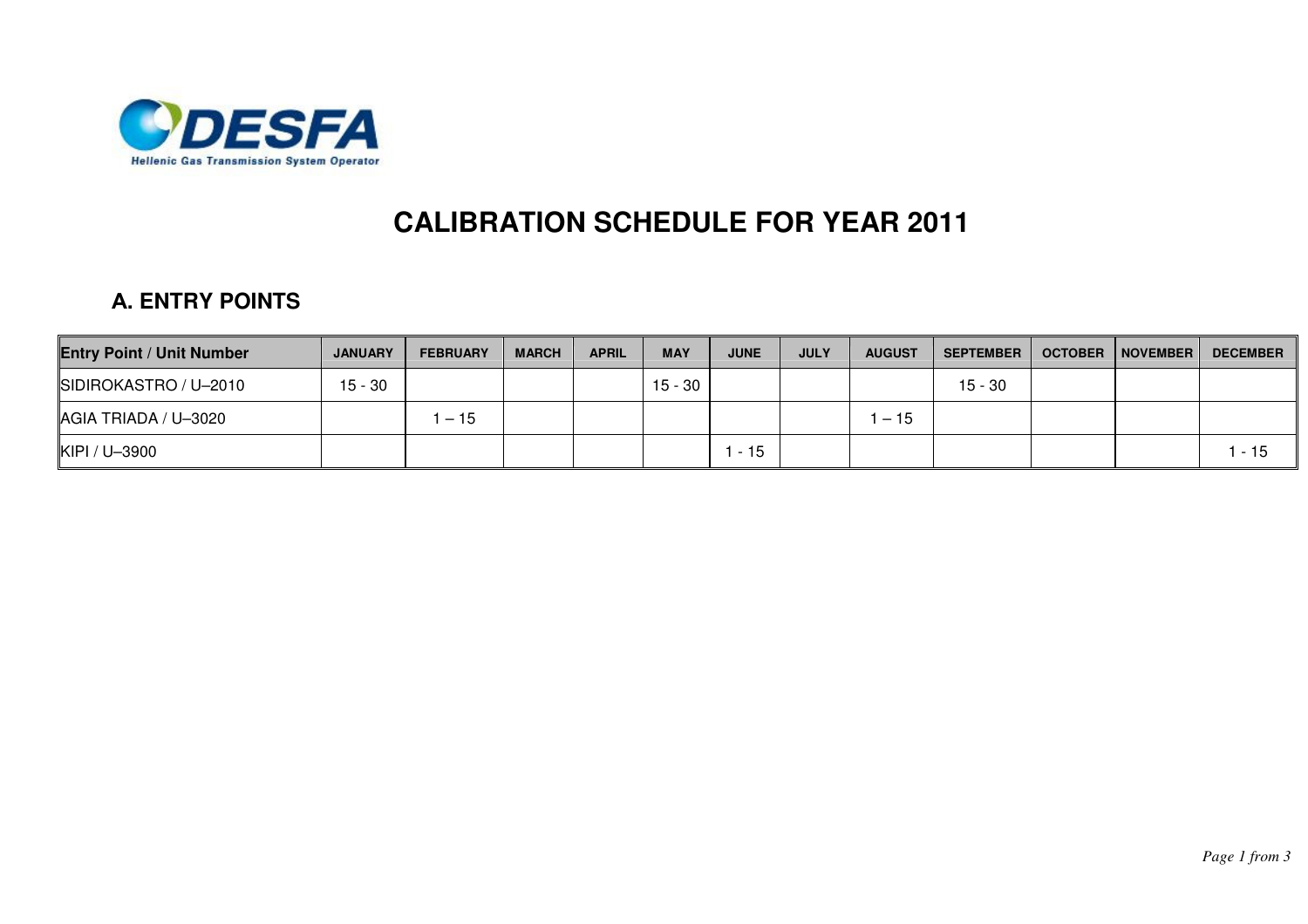## Β**. EXIT POINTS**

| <b>Exit Point / Unit Number</b> | <b>JANUARY</b> | <b>FEBRUARY</b> | <b>MARCH</b> | <b>APRIL</b> | <b>MAY</b> | <b>JUNE</b> | <b>JULY</b> | <b>AUGUST</b> | <b>SEPTEMBER</b> | <b>OCTOBER</b> | NOVEMBER  | <b>DECEMBER</b> |
|---------------------------------|----------------|-----------------|--------------|--------------|------------|-------------|-------------|---------------|------------------|----------------|-----------|-----------------|
| LAVRIO (PPC) / U-3430           |                |                 | $15 - 30$    |              |            |             | $1 - 15$    |               |                  |                | $15 - 30$ |                 |
| KERATSINI (PPC) / U-3090        |                |                 | $15 - 30$    |              |            |             |             |               | $15 - 30$        |                |           |                 |
| THRIASSIO / U-2960              |                |                 | $1 - 15$     |              |            |             |             |               | $1 - 15$         |                |           |                 |
| ATHENS / U-2990 (WEST)          |                |                 |              | $15 - 30$    |            |             |             |               |                  | $1 - 15$       |           |                 |
| ATHENS / U-2910 (NORTH)         |                |                 | $1 - 15$     |              |            |             |             |               | $15 - 30$        |                |           |                 |
| $ATHENS / U-2940 (EAST)$        |                | $15 - 30$       |              |              |            |             |             | $1 - 15$      |                  |                |           |                 |
| OINOFYTA / U-2880               |                |                 |              | $1 - 15$     |            |             |             |               |                  |                | $1 - 15$  |                 |
| HERONAS / U-6020                |                |                 |              | $1 - 15$     |            |             |             |               |                  | $15 - 30$      | $1 - 15$  |                 |
| SPATA / TM2                     |                | $1 - 15$        |              |              |            |             |             |               |                  | $1 - 15$       |           |                 |
| ALOUMINION / U-2820             |                |                 |              | $1 - 15$     |            |             |             |               |                  | $1 - 15$       |           |                 |
| MOTOR OIL / U-7130              | $15 - 30$      |                 |              |              |            |             | $15 - 30$   |               |                  |                |           |                 |
| VOLOS / U-2680                  |                |                 |              |              | $15 - 30$  |             |             |               |                  |                | $15 - 30$ |                 |
| LARISSA / U-2520 (NORTH)        |                |                 |              |              | $1 - 15$   |             |             |               |                  |                | $1 - 15$  |                 |
| LARISSA / U-2530 (SOUTH)        |                |                 |              |              | $1 - 15$   |             |             |               |                  |                | $1 - 15$  |                 |
| VIPE LARISSA / U-2515           |                |                 |              |              | $1 - 15$   |             |             |               |                  |                | $1 - 15$  |                 |
| KARDITSA / TM3-A                |                |                 |              |              | $1 - 15$   |             |             |               |                  |                | $1 - 15$  |                 |
| LAMIA / U-2620                  |                |                 |              |              | $1 - 15$   |             |             |               |                  |                | $1 - 15$  |                 |
| TRIKALA / TM3-B                 |                |                 |              |              | $1 - 15$   |             |             |               |                  |                | $1 - 15$  |                 |
| KOKKINA / U-2670                |                |                 |              |              | $15 - 30$  |             |             |               |                  |                | $15 - 30$ |                 |
| THESSALONIKI / U-2240 (NORTH)   |                |                 |              |              | $1 - 15$   |             |             |               |                  |                | $1 - 15$  |                 |
| THESSALONIKI / U-2220 (EAST)    |                |                 |              |              | $1 - 15$   |             |             |               |                  |                | $1 - 15$  |                 |